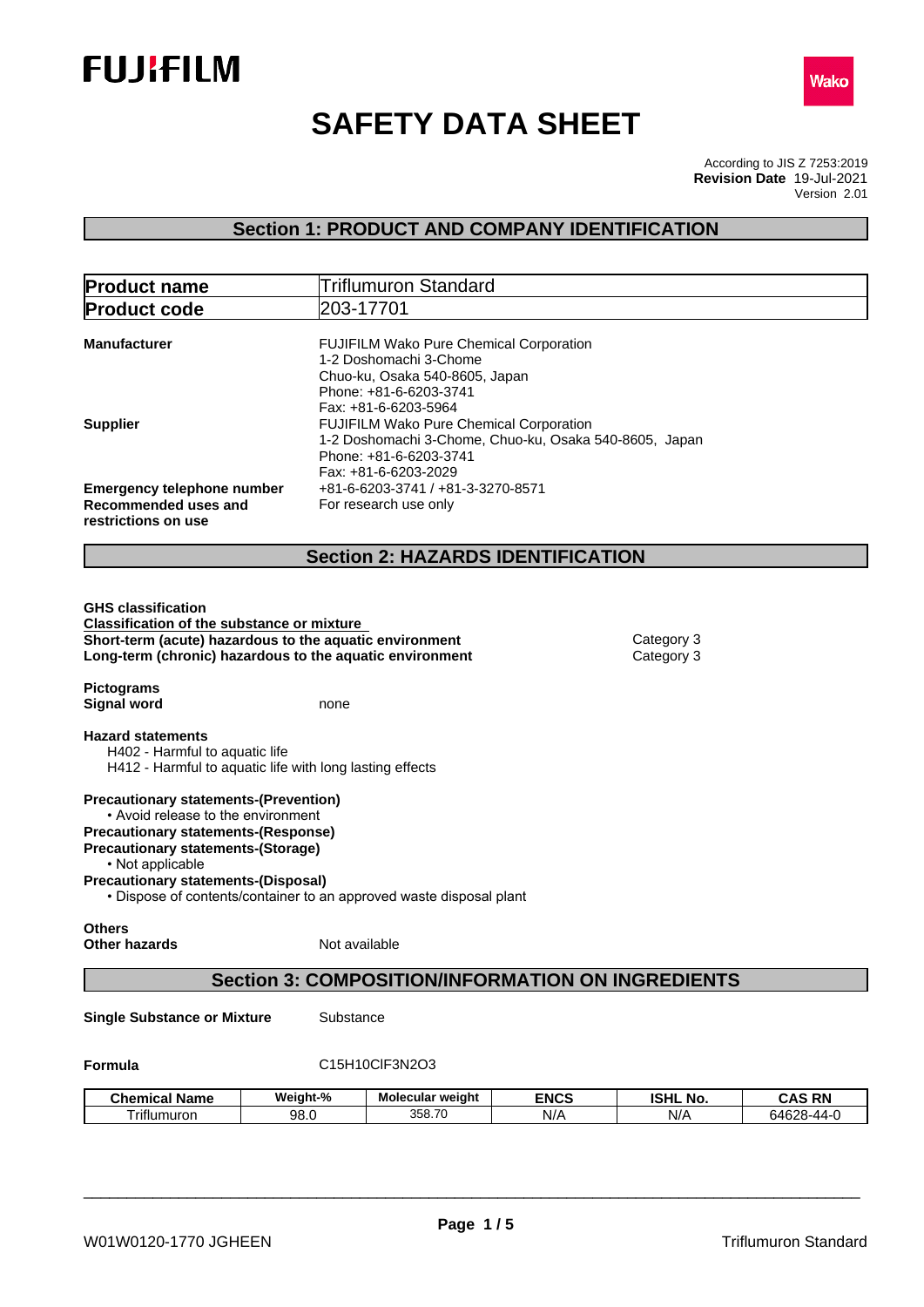#### **Impurities and/or Additives** : Not applicable

# **Section 4: FIRST AID MEASURES**

#### **Inhalation**

Remove to fresh air. If symptoms persist, call a physician.

**Skin contact**

Wash off immediately with soap and plenty of water. If symptoms persist, call a physician.

#### **Eye contact**

IF IN EYES: Rinse cautiously with water for several minutes. Remove contact lenses, if present and easy to do. Continue rinsing. Immediate medical attention is required.

#### **Ingestion**

Rinse mouth. Never give anything by mouth to an unconscious person. Call a physician or poison control center immediately. Do not induce vomiting without medical advice.

#### **Protection of first-aiders**

Use personal protective equipment as required.

# **Section 5: FIRE FIGHTING MEASURES**

#### **Suitable extinguishing media**

Water spray (fog), Carbon dioxide (CO2), Foam, Extinguishing powder, Sand

**Unsuitable extinguishing media**

## No information available

## **Specific hazards arising from the chemical product**

Thermal decomposition can lead to release of irritating and toxic gases and vapors.

# **Special extinguishing method**

#### No information available **Special protective actions for**

#### **fire-fighters**

Use personal protective equipment as required. Firefighters should wear self-contained breathing apparatus and full firefighting turnout gear.

# **Section 6: ACCIDENTAL RELEASE MEASURES**

#### **Personal precautions, protective equipment and emergency procedures**

For indoor, provide adequate ventilation process until the end of working. Deny unnecessary entry other than the people involved by, for example, using a rope. While working, wear appropriate protective equipments to avoid adhering it on skin, or inhaling the gas. Work from windward, and retract the people downwind.

#### **Environmental precautions**

To be careful not discharged to the environment without being properly handled waste water contaminated.

# **Methods and materials for contaminent and methods and materials for cleaning up**

Sweep up and gather scattered particles, and collect it in an empty airtight container.

# **Recoverly, neutralization**

# No information available

# **Secondary disaster prevention measures**

Clean contaminated objects and areas thoroughly observing environmental regulations.

# **Section 7: HANDLING AND STORAGE**

#### **Handling**

#### **Technical measures**

Avoid contact with strong oxidizing agents. Use with local exhaust ventilation.

#### **Precautions**

Do not rough handling containers, such as upsetting, falling, giving a shock, and dragging. Prevent leakage, overflow, and scattering. Not to generate steam and dust in vain. Seal the container after use. After handling, wash hands and face, and then gargle. In places other than those specified, should not be smoking or eating and drinking. Should not be brought contaminated protective equipment and gloves to rest stops. Deny unnecessary entry of non-emergency personnel to the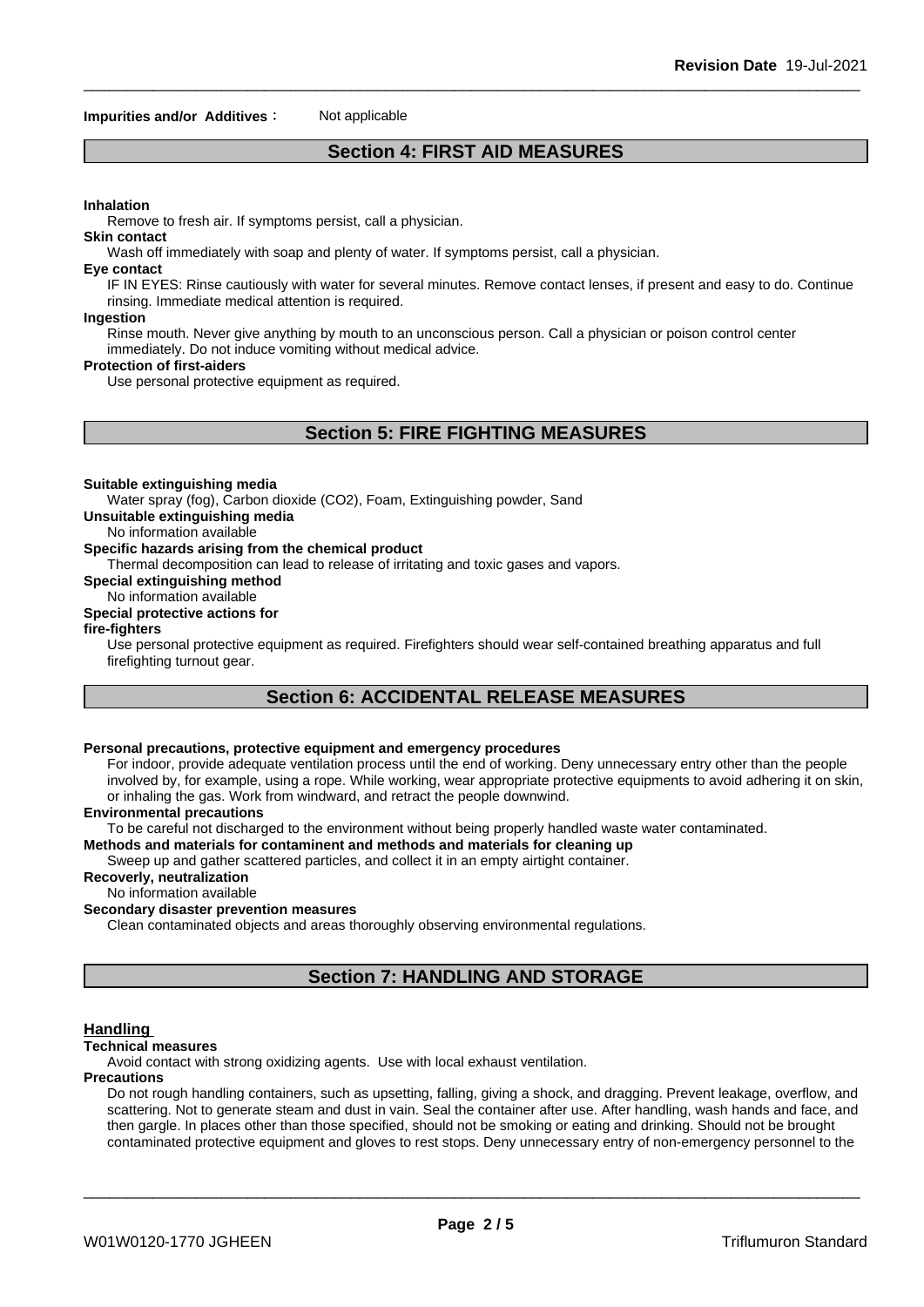handling area. **Safety handling precautions** Avoid contact with skin, eyes or clothing. Use personal protective equipment as required.**Storage Safe storage conditions Storage conditions** Keep container protect from light tightly closed. Store in a cool (2-10 °C) place. **Safe packaging material** Glass **Incompatible substances** Strong oxidizing agents

# **Section 8: EXPOSURE CONTROLS/PERSONAL PROTECTION**

#### **Engineering controls**

In case of indoor workplace, seal the source or use a local exhaust system. Provide the safety shower facility, and handand eye-wash facility. And display their position clearly.

**Exposure limits** This product, as supplied, does not contain any hazardous materials with occupational exposure limits established by the region specific regulatory bodies.

**Personal protective equipment Respiratory protection** Dust mask **Hand protection** Protection gloves **Skinandbody protection** Long-sleeved work clothes **General hygiene considerations**

**Eye protection** protective eyeglasses or chemical safety goggles

Handle in accordance with good industrial hygiene and safety practice.

# **Section 9: PHYSICAL AND CHEMICAL PROPERTIES**

**Form**

| Color                                                  | white                                  |
|--------------------------------------------------------|----------------------------------------|
| Appearance                                             | crystalline powder - powder            |
| Odor                                                   | No data available                      |
| Melting point/freezing point                           | 193.0 °C                               |
| Boiling point, initial boiling point and boiling range | No data available                      |
| <b>Flammability</b>                                    | No data available                      |
| <b>Evaporation rate:</b>                               | No data available                      |
| Flammability (solid, gas):                             | No data available                      |
| Upper/lower flammability or                            |                                        |
| explosive limits                                       |                                        |
| Upper:                                                 | No data available                      |
| Lower:                                                 | No data available                      |
| <b>Flash point</b>                                     | No data available                      |
| Auto-ignition temperature:                             | No data available                      |
| <b>Decomposition temperature:</b>                      | No data available                      |
| рH                                                     | No data available                      |
| Viscosity (coefficient of viscosity)                   | No data available                      |
| <b>Dynamic viscosity</b>                               | No data available                      |
| <b>Solubilities</b>                                    | acetone: soluble. Ethanol and water: p |
|                                                        | insoluble.                             |
| n-Octanol/water partition coefficient: (log Pow)       | No data available                      |
| Vapour pressure                                        | No data available                      |

**Flammability** No data available **Evaporation rate:** No data available **Flammability (solid, gas):** No data available **Upper:** No data available **Lower:** No data available **Flash point** No data available **Auto-ignition temperature:** No data available **Decomposition temperature:** No data available No data available **Viscosity (coefficient of viscosity)** No data available **Dynamic viscosity** No data available acetone : soluble . Ethanol and water : practically insoluble,or insoluble . **n-Octanol/water partition coefficient:(log Pow)** No data available **No data available Specific Gravity / Relative density** No data available<br> **Vapour density** No data available<br>
No data available **Particle characteristics** No data available

# **Section 10: STABILITY AND REACTIVITY**

**Stability**

**Vapour density** 

**Reactivity** No data available

**Chemical stability** May be altered by light.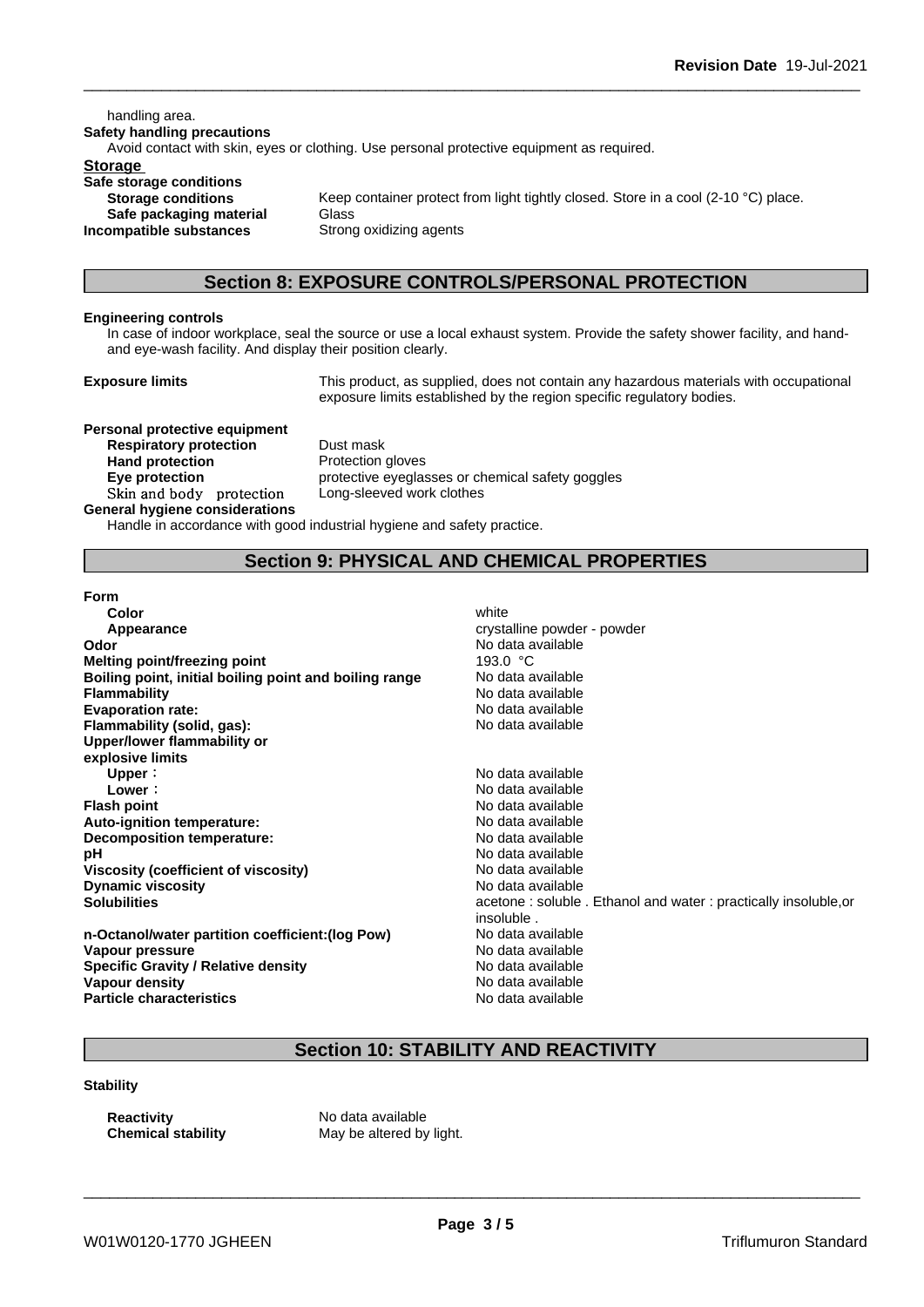#### **Hazardous reactions**

None under normal processing

**Conditions to avoid** Extremes of temperature and direct sunlight

#### **Incompatible materials**

Strong oxidizing agents

**Hazardous decomposition products**

Carbon monooxide (CO), Carbon dioxide (CO2), Nitrogen oxides (NOx), Halides

# **Section 11: TOXICOLOGICAL INFORMATION**

| <b>Acute toxicity</b> |                   |                       |                                              |  |  |
|-----------------------|-------------------|-----------------------|----------------------------------------------|--|--|
| <b>Chemical Name</b>  | Oral LD50         | <b>LD50</b><br>Dermal | <b>Inhalation LC50</b>                       |  |  |
| Triflumuron           | Rat<br>5000 ma/ka | Rat<br>a/ka           | Rat<br>$^{\circ}$ 19 ma/m $^{\circ}$<br>-4 h |  |  |

| <b>Skin irritation/corrosion</b><br>Serious eye damage/ irritation<br><b>Respiratory or skin sensitization</b><br>Reproductive cell mutagenicity<br>Carcinogenicity | No data available<br>No data available<br>No data available<br>No data available<br>No data available |  |
|---------------------------------------------------------------------------------------------------------------------------------------------------------------------|-------------------------------------------------------------------------------------------------------|--|
| <b>Reproductive toxicity</b><br><b>STOT-single exposure</b><br><b>STOT-repeated exposure</b><br><b>Aspiration hazard</b>                                            | No data available<br>No data available<br>No data available<br>No data available                      |  |

# **Section 12: ECOLOGICAL INFORMATION**

**Ecotoxicity**

| <b>Chemical Name</b> | Algae/aguatic plants | ∹ish                                 | ustacea<br>usiacea |
|----------------------|----------------------|--------------------------------------|--------------------|
| Triflumuron          | N/A                  | ∟C50 <sup>.</sup><br>. Mosauito fish | N/A                |
|                      |                      | 70 h<br>0.01<br>ma/l<br>$1 - 1$      |                    |

**Other data** No data available

**Persistence and degradability** No information available<br>**Bioaccumulative potential** No information available **Bioaccumulative potential Mobility in soil**<br> **Hazard to the ozone laver** Mo information available **Hazard to the ozone layer** 

# **Section 13: DISPOSAL CONSIDERATIONS**

#### **Waste from residues**

Disposal should be in accordance with applicable regional, national and local laws and regulations.

**Contaminated container and contaminated packaging**

Disposal should be in accordance with applicable regional, national and local laws and regulations.

# **Section 14: TRANSPORT INFORMATION**

**ADR/RID** Not regulated

**UN number Proper shipping name: UN classfication Subsidiary hazard class Packing group**